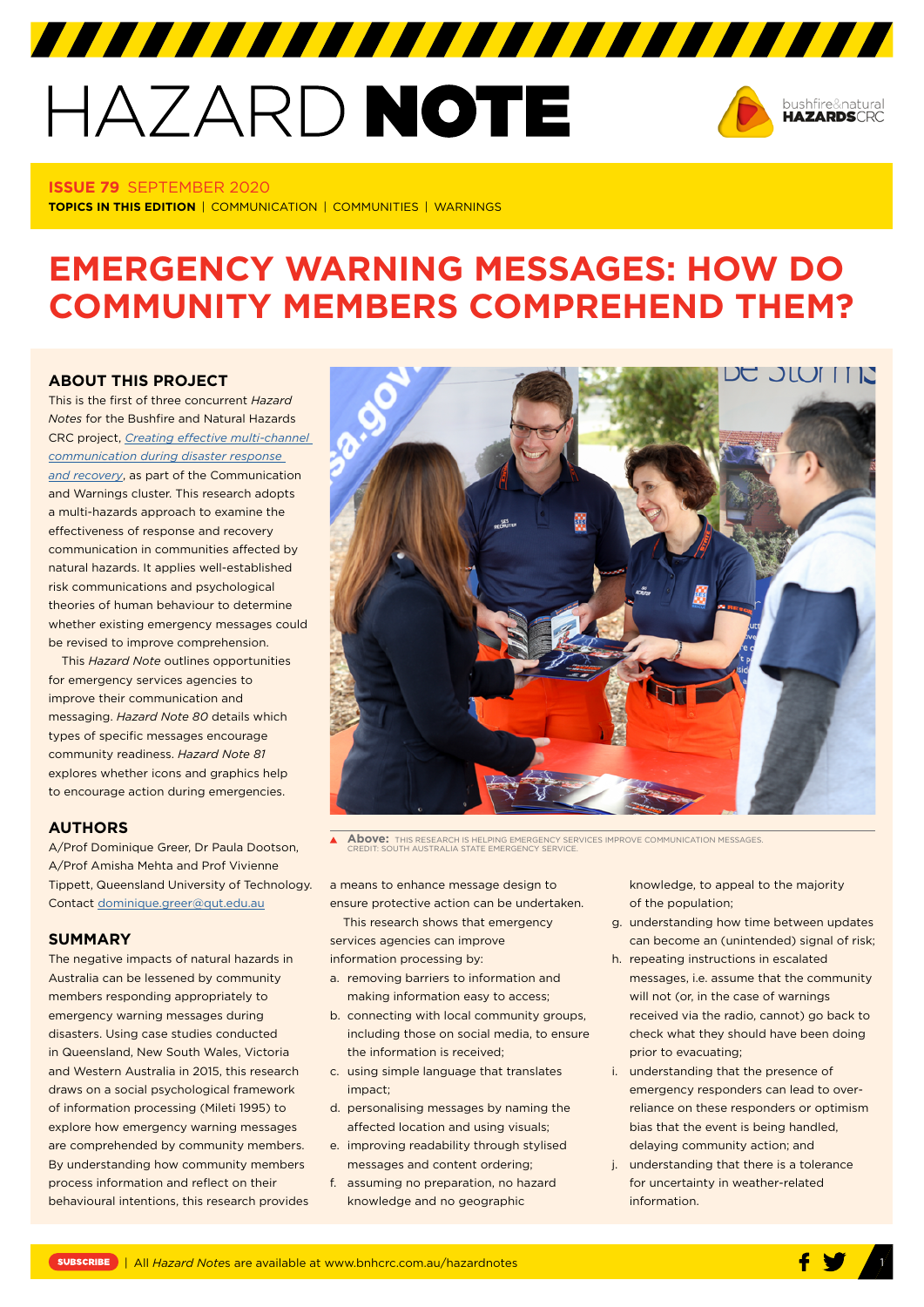

#### **CONTEXT**

Australia experiences a broad range of natural hazards that can lead to loss of life, negative sustained impacts on community wellbeing, and up to \$9 billion a year in economic expenses (Deloitte 2016). This significant impact can be lessened by individuals undertaking protective action for each hazard (Burns and Slovic 2012). However, for an individual to take protective action following the receipt of an emergency warning message, they first need to accurately comprehend the warning message they receive. This research examined how community members comprehend (and translate into action) emergency warning messages during the response phase of a natural hazard.

#### **BACKGROUND**

Even small changes in protective behaviours can make valuable impacts during disaster response (Lindell and Perry 2012). Mileti's (1995) social psychological framework of information processing can be used to understand how emergency warning messages are comprehended in order to drive protective behaviour. The framework suggests there are five stages of information processing: (1) hear, (2) understand, (3) believe, (4) personalise and (5) respond. This process is repeated for each emergency warning message an individual receives. By investigating how community members process information and reflect on their behavioural intentions, this research aims to enhance message design to ensure better protective action.

#### **BUSHFIRE AND NATURAL HAZARDS CRC RESEARCH**

To examine emergency warning message comprehension, 10 focus groups were conducted across seven urban and regional locations in Australia (Brisbane and Hervey Bay, Queensland; Kempsey, New South Wales; Melbourne and Dandenong, Victoria; Kalamunda and Busselton, Western Australia) from June to October 2015. In the focus groups, researchers tested how members of the community comprehended emergency warning messages about an imminent tsunami, severe storm, cyclone, storm surge, fire and flood, which were supplied by end-users as stimuli for discussion. More than 900 minutes of data were collected from 55 respondents across Australia.

#### **RESEARCH FINDINGS**

The findings present 10 opportunities for emergency services agencies when issuing warnings:

Remove barriers to information and make information easy to access Community members do not always know where the exact information is that they need, and barriers to information can lead to abandonment of information seeking.

As most individuals seek to confirm information distributed by official or unofficial sources during an emergency, this research identified an opportunity to aggregate hazard information in one accessible place. Emergency warning messages can ask the community to remain informed, to check for road closures and consider public transport options. Aggregating this information reduces the barriers to confirming the information and taking protection action. Many emergency services agencies across Australia have already begun the aggregation process (see the South Australian Government [Alert SA website,](http://www.alert.sa.gov.au) for example).

While aggregating all the key sources helps address the barriers of information seeking, emergency services can additionally direct people to the exact source of the information (e.g. using the exact URL in a message as opposed to providing a link to the homepage that requires recipients to dig for further information).

However, aggregating the information does not mean emergency services should stop using multiple channels to disseminate their messages. The use of multiple channels is consistent with emergency management policy in Australia and is valuable for a community with diverse needs. Multiple channels mean an individual has a greater opportunity to be exposed to the emergency warning message before and during an event.

Another barrier to information seeking is awareness around the SMS or app-based alerting systems that are available to the community. Increasing awareness about what systems are available to the community would encourage information access.

#### **Opportunity**

Emergency services agencies have an opportunity to remove any potential barriers to information seeking by (a) continuing to use multiple channels of communication that can then be aggregated in one easyto-access location, (b) using direct URLs/links to the exact sources of further information and (c) raising awareness of local SMS alert systems available to the community.

#### Connect with local community groups, including those on social media, to ensure the information is received

Emergency services agencies may benefit from collaborating with local community groups on different social media sites that community members already use as their first point of reference to triangulate emergency information (e.g. dedicated Facebook pages).

#### **Opportunity**

Connect and build relationships with local community groups, including those on social media, prior to an event to ensure that, when an event hits, the groups are sharing accurate and timely information.

#### 3 Simplify language and translate impact

Continuing to simplify the language used in emergency warning messages will assist with better comprehension of the messages. If the removal of some technical information is not possible, visuals can translate the location into something meaningful to the recipient, making it easier to comprehend the information. For instance, what damage would be expected from 150km/ hr winds? Where exactly is the Wide Bay Burnett forecast district? Illustrating the impact helps inform protective action.

Findings also suggest that community members refer to past events to help them translate the impact described in emergency messages. However, there was variability in whether the past event the participant was referring to was similar to the current event. To improve the accuracy of community references to past events, emergency services agencies could use a specific event as an anchor to encourage more accurate risk assessments and subsequent behaviours.

#### **Opportunity**

Continuing to simplify the language used in emergency warning messages and translating the technical language into something meaningful for the community, will improve comprehension of the messages. Using past events as a reference point in the messages also helps to translate the technical language about the hazard, highlighting the potential consequences of the current event.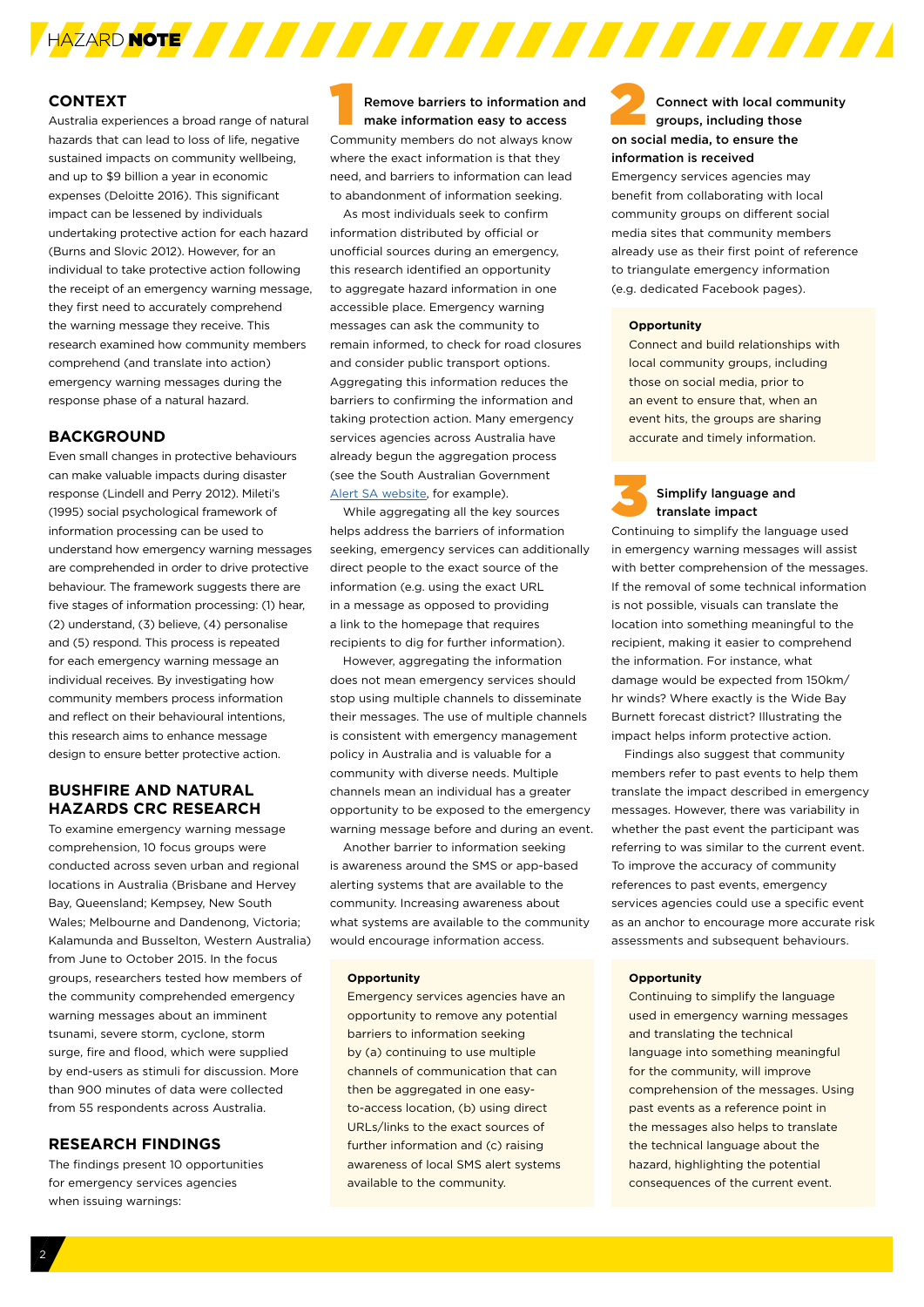#### 4Personalise messages by naming the affected location and using visuals

Research shows that the community has a strong desire for visuals, including images of the hazard and relevant maps. Visuals are valuable in personalising the information presented in the emergency warning message. When a participant saw they were in the affected area on a map, they claimed they were more likely to read the whole message, rather than dismiss it.

Being able to personalise the risk presented in the message is not only valuable for attention to the message, but also effective in triggering action. Where visuals are not available, personalisation can be achieved by mentioning the affected location/s early in the message.

Messages that included visuals were considered more appealing, and easier to read. Visuals also have the potential to overcome limitations in geographic knowledge of the affected region and knowledge of how the hazard may track throughout an event. Moreover, using images to illustrate the impact of the hazard can overcome technical language barriers.

#### **Opportunity**

There is an opportunity for greater use of visuals and maps to overcome limitations in geographic knowledge, hazard knowledge, language barriers and other technical information. It also facilitates the personalisation of risk, which is required to trigger protection action.

#### 5Improve readability through stylised messages

Findings suggest that stylised messages – those using bolding, headings, colours and textboxes – are preferred over large chunks of text in an emergency warning message. Stylised messages aid message comprehension, enable content to be processed more quickly, and promote longer engagement with the message.

#### **Opportunity**

Emergency services should use styling tactics – bolding, headings, colours and textboxes – where possible and appropriate in warning messages to highlight important information, such as location and level of warning.

Assume no preparation, no hazard knowledge and no geographic knowledge, to appeal to the majority of the population All emergency warning messages should assume the community has not completed preparation activities and has no knowledge of the hazard or the geography of the region. This structure of the message appeals to the majority of individuals. The message can then include a link to further information for those in the community who want tailored information to suit specific knowledge sets or requirements. For example, farmers may need specific information that the rest of the community doesn't need. Further, some members of the community need specific weather information from the Bureau of Meteorology regarding tides, which the majority of the community doesn't need.

AZARD NOTE **A STATISTICI A PRODUCTI A STATISTICI A PRODUCTI A PRODUCTI A PRODUCTI A PRODUCTI A PRODUCTI A PRODUCTI** 

#### **Opportunity**

All emergency warning messages should assume the community has not prepared for the event and should include instructions and direct links to preparation information. Also, agencies should craft messages to assume the recipient has no geographic or hazard knowledge.

# **7** Use time between<br>updates to signal risk

Research suggests that the community is using time between updates to signal the severity of the event, which is an unintended outcome of including update times in messages. Emergency services could leverage this and actively use time to signal the severity of the event by having a short time between updates (e.g. 15 minutes or less) to signal a severe event, or stating a long time between updates (e.g. one hour) to signal a less severe event. Signalling the severity of the event can activate the community to seek further information or act on the message, depending on the instruction of the message.

#### **Opportunity**

Emergency services agencies can use time to signal the severity of the event by having a short time between updates (e.g. 15 minutes or less) to signal a severe event or stating a long time between updates (e.g. one hour) to signal a less severe event.

Repeat instructions in escalated messages, as the community cannot go back to check what they should have been doing prior to evacuating Instructions presented on the radio need to be repeated for those who do not initially perceive a threat. Unlike a written warning, the individual cannot go back and read the instructions a second time. Repetition of instructions is also important in the evacuation order message, as it is difficult for an individual to go back and double check what instructions they were supposed to follow in the evacuation preparation stage.

#### **Opportunity**

Instructions should include consistent and still-relevant instructions repeated across all messages during an event. Instructions should not build on one another as the event escalates, as it is not easy for individuals to go back and check what they should have done at an earlier event stage.

Exercise caution when<br>
mentioning the presence of emergency responders, as this can lead to over-reliance on emergency services or optimism bias that the event is being handled, delaying protective action Mentioning the presence of emergency responders (e.g. fire trucks, swift water rescue teams) appears to have unintended consequences for community perceptions of risk. Knowing there are responders around makes the community feel overconfident that the situation is being handled and could suggest that help is available if they delay enacting their emergency preparedness plans, including evacuation. Mentioning the presence or absence of responders should be done so with caution.

#### **Opportunity**

Emergency services should disclose the presence of emergency responders with caution as it can lead to overconfidence in, or over-reliance on, support from emergency services during an event.

### **10 Acknowledge the Reduce to the Reduce of Acknowledge the Reduce 2013** in warning information

The findings suggest that, contrary to popular belief, participants preferred to receive information and have an event not eventuate than not receive information